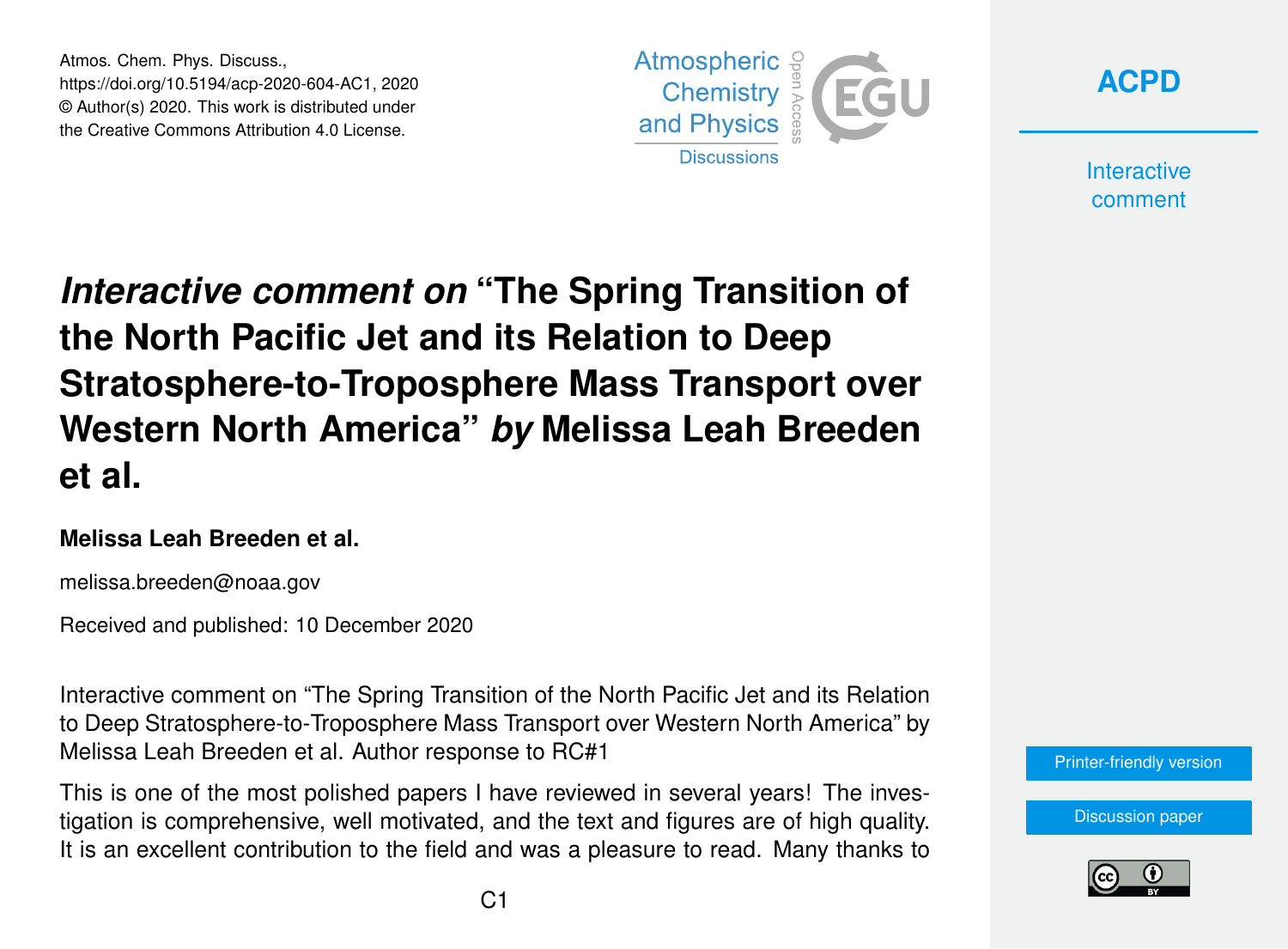the authors for the careful and considerable work put into this manuscript! I have only a handful of comments/suggestions outlined below.

R: We appreciate your attention to our manuscript and are very pleased you found the results of interest!

Lines 41-44: It seems that an annual cycle of tropopause altitude would also be relevant here. Perhaps it frequently reaches a minimum in late winter/early spring.

R: We had not though of that, thank you for raising this point. The tropopause is certainly lowest in the extratropics during winter and into early spring (Seidel and Randel 2006), while the maximum in STT-PBL is confined to spring, so it is difficult to ascertain how much the lower tropopause itself aids in STT-PBL. We suspect forcing for regionalized areas of descent are the dominant process responsible for the STT-PBL differences between winter and spring, as stated in Skerlak et al. 2014.

Line 82: Why is 2.5âUe resolution data used instead of finer data that is available? It seems reasonable to me since JRA-55 is used mainly for context, but a simple justification along those lines would be nice to include.

R: Thank you for raising this point, since we were interested in large-scale zonal wind variability, using 2.5X2.5 degree resolution seemed sufficient, further supported by the fact that the ERA-Interim results at higher resolution yielded nearly identical results, considering PC1 of 200-hPa zonal wind. We included this point in the text (lines 84- 85).

Lines 116-127: The mention of "dynamic tropopause" here is sudden. I would recommend simply specifying the range of PV thresholds used in these studies. Otherwise, the discussion could become confusing and is a bit nuanced as is.

R: Thank you for raising this point, we have modified the text to clearly link the 2-PVU boundary to the dynamic tropopause definition (lines 133-134).

Line 180: I recommend citing Rossby wave breaking studies supporting this statement.

**Interactive** comment

[Printer-friendly version](https://acp.copernicus.org/preprints/acp-2020-604/acp-2020-604-AC1-print.pdf)

[Discussion paper](https://acp.copernicus.org/preprints/acp-2020-604)